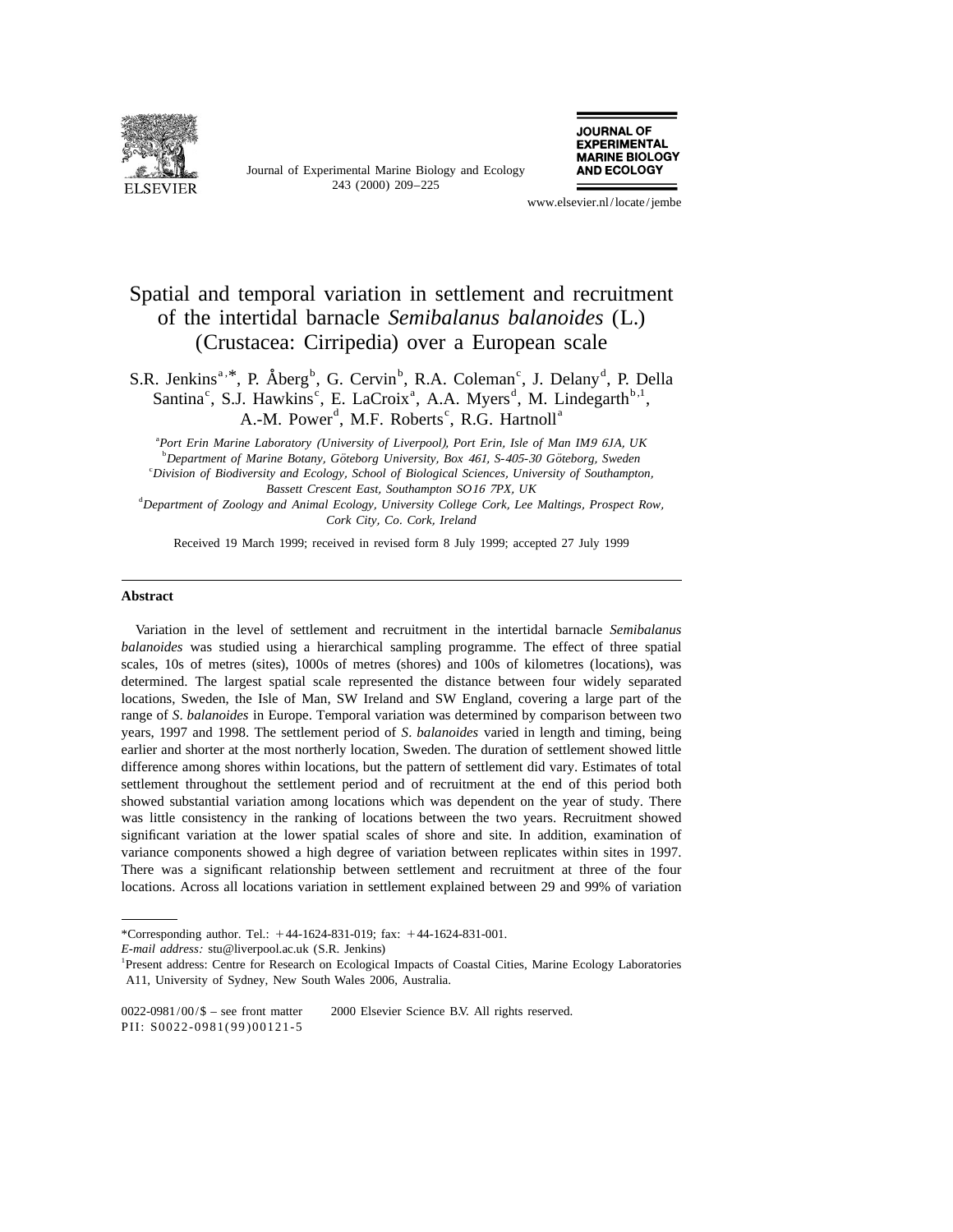in recruitment. However, locations showed distinct differences in the level of post-settlement survival.  $\circ$  2000 Elsevier Science B.V. All rights reserved.

*Keywords*: Hierarchical sampling; *Semibalanus balanoides*; Settlement; Spatial variation; Recruitment; Temporal variation

## **1. Introduction**

The majority of benthic invertebrates exhibit a complex life cycle that includes separate planktonic and bottom dwelling phases, linked by a settlement event (Thorson, 1950). Variation in the level of settlement and recruitment has been documented for a wide range of benthic species (e.g., Hawkins and Hartnoll, 1982; Kendall et al., 1982, 1985; Caffey, 1985; Davis, 1988; Hughes, 1990; Katz et al., 1994; Pineda, 1994; Hunt and Scheibling, 1996), but few studies have been undertaken in a framework that allows a quantitative understanding of the temporal or spatial scales at which variation occurs. One way of achieving this is to adopt a hierarchical sampling programme to measure variation at different spatial and temporal scales using nested ANOVA (Underwood, 1981). Analysis of spatial and temporal patterns in nature is essential to gain an understanding of the scales at which important ecological processes are acting (Levin, 1992).

The settlement rate, defined as the rate at which planktonic larvae of benthic organisms establish permanent contact with the substrate, depends on a number of different processes which operate over different spatial and temporal scales. The size of the larval pool obviously determines the number of larvae potentially available to settle. Factors operating over large scales such as those controlling the timing and intensity of phytoplankton blooms are likely to determine the number of available larvae through their influence on larval food supply (Barnes, 1956). Additionally, large scale variation in levels of reproduction in adult populations can influence larval abundance (Wellington and Victor, 1988). Settlement from this larval pool will be influenced by various factors. At the largest scale, physical transport processes, ranging from upwelling systems (Roughgarden et al., 1988) to local wind patterns (Bennell, 1981; Hawkins and Hartnoll, 1982; Bertness et al., 1996; Shanks, 1998) and flushing rates of bays (Gaines and Bertness, 1992) determine the rate of arrival of larvae in a particular area. At a smaller scale, local hydrodynamics (Gaines et al., 1985; Minchinton and Scheibling, 1991), larval behaviour (e.g., Knight Jones, 1953; Crisp, 1955; Pineda, 1994) and substratum characteristics (e.g., Crisp and Barnes, 1954; Strathmann et al., 1981; Thompson et al., 1998) are important. An understanding of the scales at which variation in settlement occurs will allow identification of those processes most important in determining the settlement rate at any particular site.

Studies examining recruitment of benthic organisms have frequently failed to distinguish between settlement and recruitment. Keough and Downes (1982) consider a larva to have settled at the moment it irreversibly attaches to the substratum, whilst a settler is considered to be a recruit once it has survived the period up to observation. On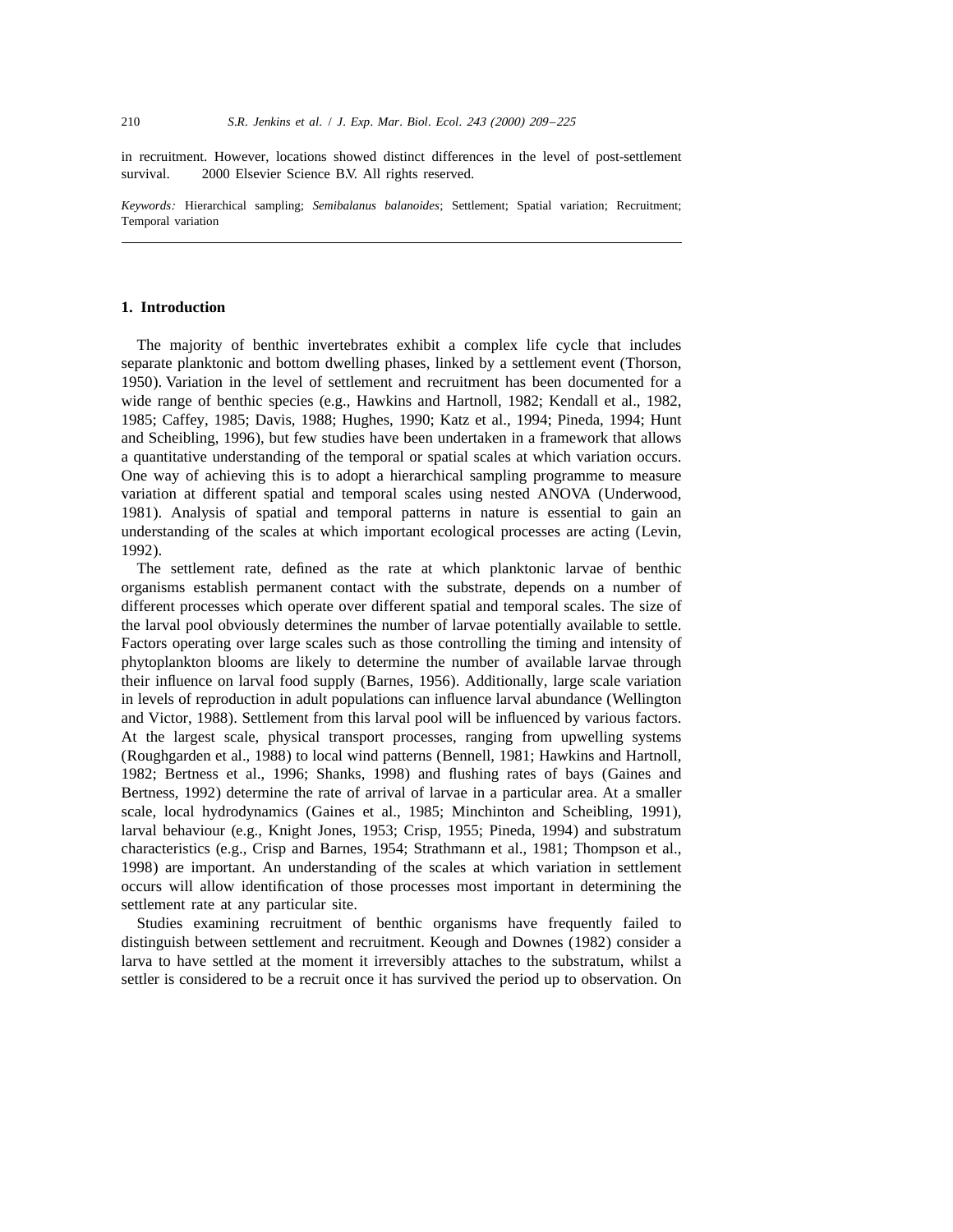this basis the true settlement rate is difficult, if not impossible, to measure in the field since it assumes no post-settlement mortality. However, if sampling is frequent enough such that post-settlement mortality is negligible, then a good estimate of settlement may be made (Minchinton and Scheibling, 1993). Connell (1985) considered daily census sufficient to give a good estimate of settlement rate in barnacles. The time taken from settlement to metamorphosis in *S*. *balanoides* is relatively short. Connell's (1961) estimate of an average time to metamorphose of 1.5 days is supported by observations on the Isle of Man (Hawkins, Jenkins, independent unpublished observations). Because of the short period to metamorphosis we consider the number of attached unmetamorphosed cyprids constitutes a good estimate of settlement. The accumulated number of metamorphosed individuals at the end of the settlement season was used as a measure of recruitment. This represents the maximum size of the cohort available to proceed to subsequent age groups and hence subsequent entry to the adult population.

The overall aim of this work was to investigate the spatial and temporal variation in the levels of settlement and recruitment of the intertidal barnacle *Semibalanus balanoides*. We examined this variation at three spatial scales, 10s of metres (sites), 1000s of metres (shores) and 100s of kilometres (locations), and one temporal scale (years). The general hypothesis to be tested was that there is variation at each of the specified scales. Barnacles are frequently used as model organisms to examine supply and recruitment variation in benthic organisms, owing to their abundance and the ease of identification and census of both planktonic larvae and newly settled individuals. *S*. *balanoides* is an extremely abundant intertidal barnacle with a wide distribution. It is a boreo-arctic species found on both sides of the north Atlantic. In Europe it extends over a large latitudinal range, from NW Spain (Barnes, 1958) to Spitzbergen (Barnes, 1957). The four locations used, SW England, SW Ireland, the Isle of Man and the west coast of Sweden, cover a large part of the latitudinal range of this species in Europe and a variety of environmental conditions. In particular, the macrotidal shores of the British Isles and Ireland contrast with the microtidal environment of the Swedish west coast.

## **2. Methods**

The intensity and duration of settlement and the level of recruitment of the intertidal barnacle *Semibalanus balanoides* were assessed during 1997 and 1998 at four locations within northern Europe: the west coast of Sweden, the Isle of Man, the south west coast of Ireland and the south west coast of England (Fig. 1). At each location three shores were studied. These were as follows: Sweden  $(1)$  Svartskär,  $(2)$  Ramsö,  $(3)$  Krugglö; the Isle of Man (1) Port St. Mary, (2) Derbyhaven, (3) Niarbyl; SW Ireland (1) Crosshaven, (2) Castlepark, (3) Castlefreke; SW England (1) Wembury, (2) Heybrook, (3) Prawle.

## 2.1. *Sampling design*

Spatial (three scales) and temporal (one scale) variation in settlement and recruitment of *S*. *balanoides* were assessed by using a nested sampling design within each of the years 1997 and 1998. At each of the four locations a number of accessible exposed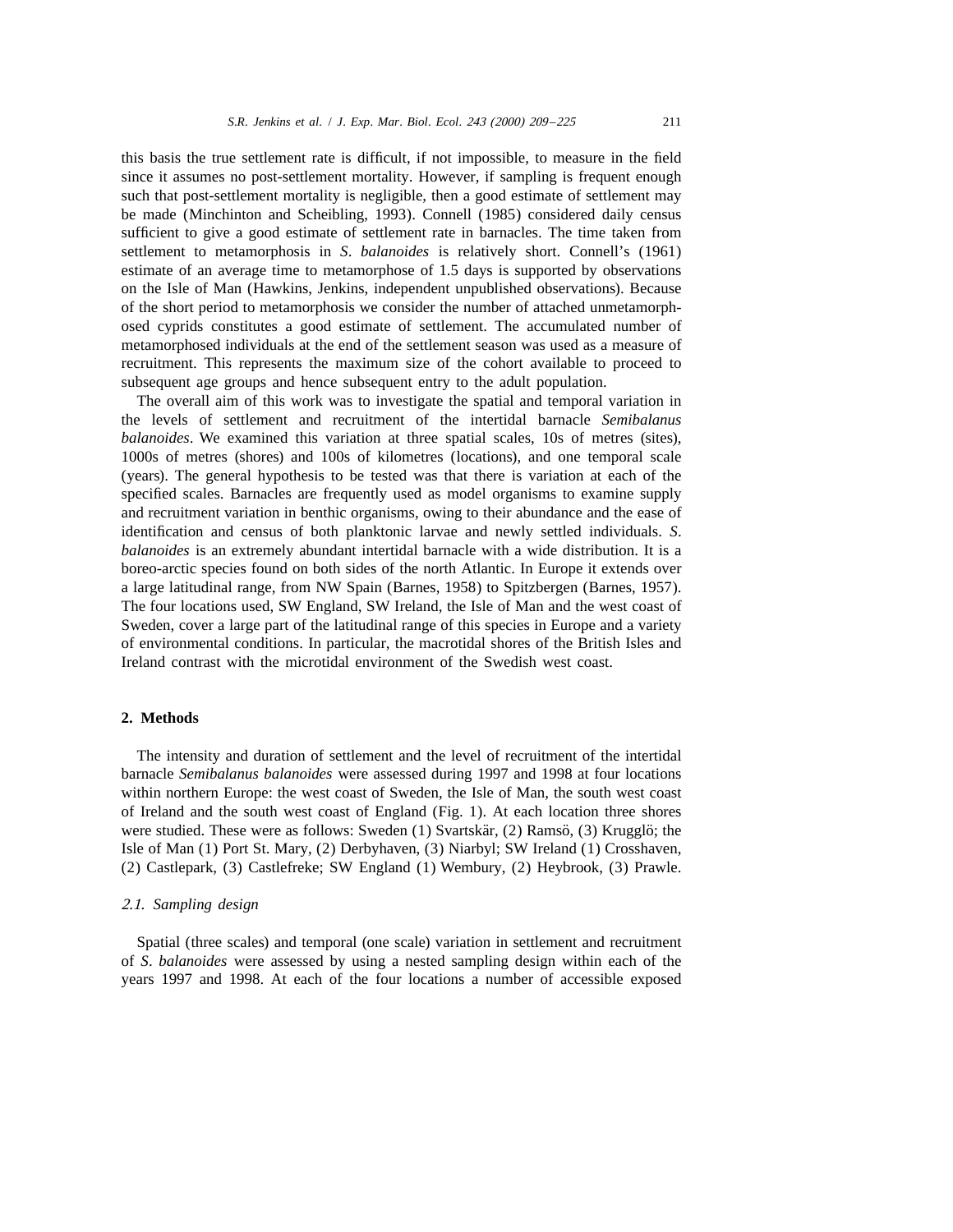

Fig. 1. Map of northern Europe showing the positions of the four sampling locations: (1) Sweden, (2) Isle of Man, (3) SW Ireland, (4) SW England.

shores were selected and three chosen at random between 3 and 50 km apart. At each shore, three sites at mid tide level were chosen between 5 and 30 m apart. All sites were in well drained, barnacle dominated areas with an abundance of *S*. *balanoides* and with between 20 and 50% bare space available for settlement. Steep slopes ( $>45^{\circ}$ ), shaded rocks and algal dominated areas were avoided. Sites were selected at random within the specified criteria. Sampling was undertaken weekly throughout the settlement season of *S*. *balanoides*, from the time when settled cyprids were first observed until settlement had ceased.

At each site on each sampling date five  $5 \times 5$  cm quadrats were positioned at random within an area of 4 m<sup>2</sup>. Quadrats placed on substrata unsuitable for barnacle settlement (e.g., algal turf) were relocated. The number of cyprids and the number of metamorphosed individuals in each quadrat was counted, and the percentage cover of bare space estimated using the intersection points of a 25-point grid. New sites were selected on each sampling date using the criteria described above. Variation in settlement and recruitment was therefore examined at three spatial scales, 100s of kilometres (location), kilometres (shore) and 10s of metres (site).

# 2.2. *Analysis*

Relative levels of total settlement during the settlement season of each year were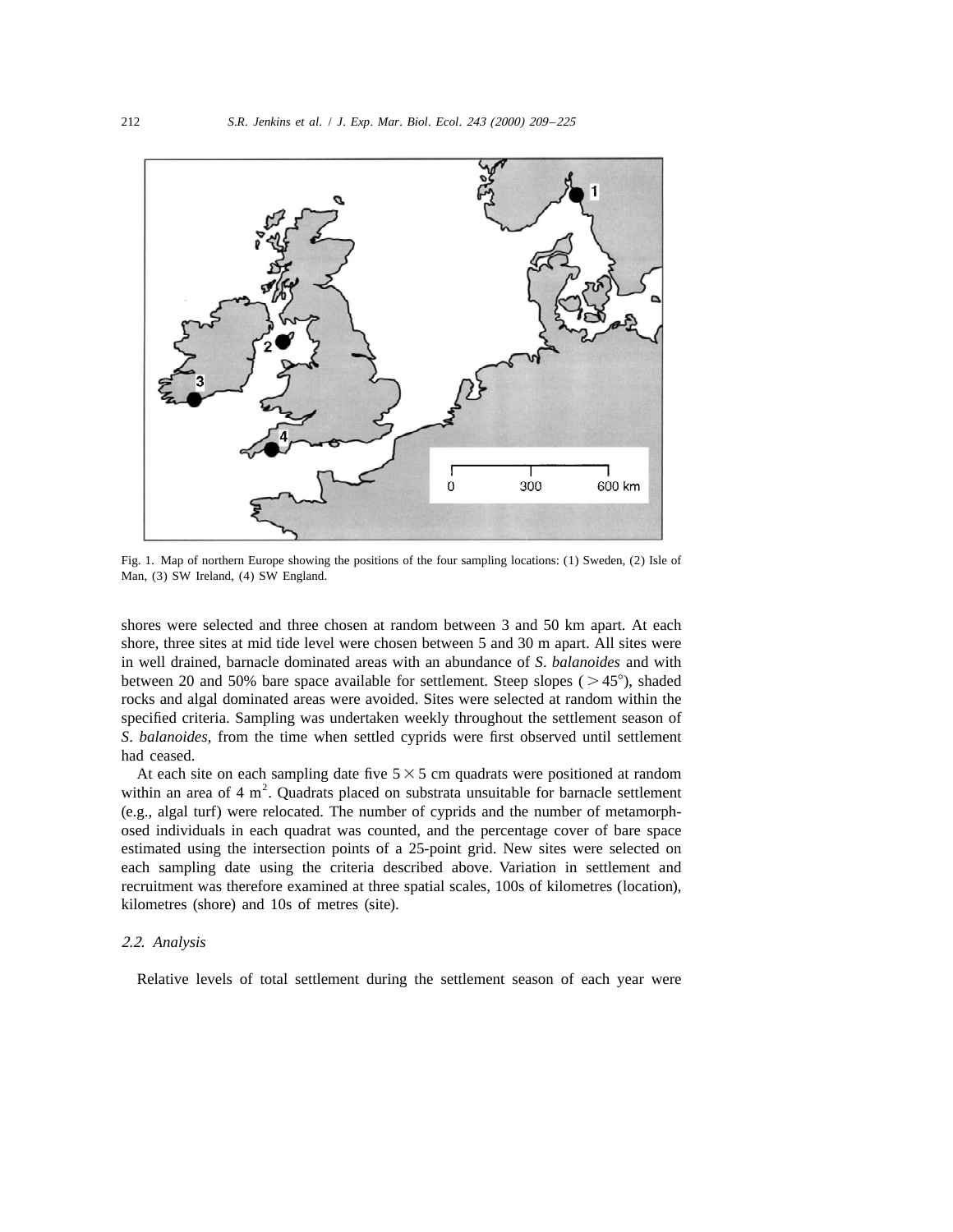estimated by calculating the area under the curve of cyprid numbers (settlement) plotted against time. Since random quadrats and sites were used on each sampling date, 'total settlement' was calculated for each shore, thus preventing examination of spatial variation at scales below location. Recruitment was determined as the number of metamorphosed individuals present at the end of the settlement season. This single point estimate allows examination of the spatial variation at the three spatial scales specified.

Estimation of the percentage cover of bare space in each quadrat allowed determination of the level of settlement per unit area of bare space. However, for the accumulated number of metamorphs (recruitment) the meaningful estimate of bare space is not that at the time of sampling, but that prior to the beginning of settlement. Since this was not estimated, recruitment was calculated as number of metamorphs per quadrat. This approach may be justified because of the criteria used in selecting sampling sites; all sites were chosen on the basis of a defined cover (20–50%) of bare space.

Data were analysed using analysis of variance (ANOVA). Both the factors location and year were considered fixed, whilst shore and site were random. Cochran's test (Winer, 1971) was used to test for heterogeneity of variance and, where necessary, data were transformed. In two analyses data were heterogeneous even after transformation. In these cases ANOVA was still applied since in large designs this technique is robust to departure from homogenous variances (Underwood, 1997). However, results from these analyses must be viewed with caution owing to the increased probability of type I error. Multiple comparisons of levels within significant factors were made using Student Newman Keuls (SNK) tests.

From the mean square estimates, ANOVA allows a quantitative measure of the variation associated with each factor in the analysis. Components of variation were calculated for random factors only using the hierarchical model described by Winer (1971). The fixed factor location was not included in this analysis owing to the illogicality of comparisons between fixed and random variance components (Underwood, 1997). The percentage of variation for each level of the analysis was calculated as that component of variation divided by the sum of all components of variation multiplied by 100.

## **3. Results**

#### 3.1. *Settlement periods*

The settlement period ranged from 30 days (Sweden, 1997, 1998) up to 71 days (Isle of Man, 1997), and at all locations settlement occurred in the spring and early summer (Table 1, Fig. 2). In both years the settlement period in Sweden was the shortest and began relatively early. There was, however, no consistent latitudinal gradient in either the start of settlement or the length of the settlement period. It is interesting to note, however, that the early start and short duration of the settlement period in Sweden meant that in 1997 there was virtually no overlap in settlement period between the most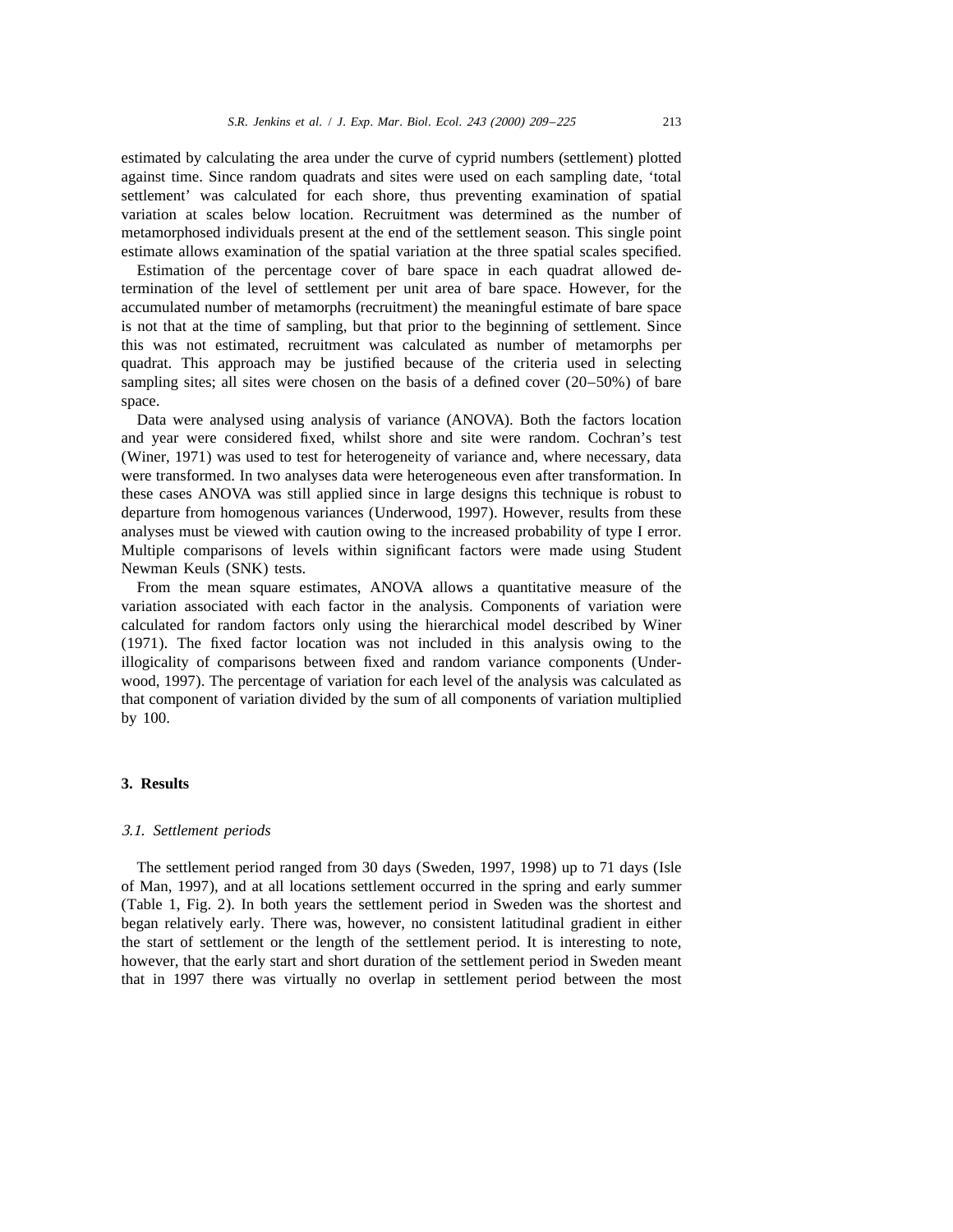| Location    | Year         | Settlement period                    | Duration<br>(days) |  |
|-------------|--------------|--------------------------------------|--------------------|--|
| Sweden      | 1997<br>1998 | March 8-April 7<br>March 23-April 22 | 30<br>30           |  |
| Isle of Man | 1997<br>1998 | April 1-June 10<br>April 20–June 3   | 71<br>44           |  |
| SW Ireland  | 1997<br>1998 | April 8-June 4<br>March 19-May 7     | 57<br>49           |  |
| SW England  | 1997<br>1998 | April 5-May 27<br>March 29-May 7     | 52<br>39           |  |

Duration of the period of settlement of *Semibalanus balanoides* at four European locations in 1997 and 1998

northerly locality and the other three. There was no relationship between the duration of the settlement period and total settlement ( $n = 8$ ,  $r = 0.524$ ,  $P > 0.05$ ).

## 3.2. *Settlement and recruitment patterns*

The pattern of cyprid settlement throughout the season displayed considerable variation both among locations, and often among shores at a single location (Fig. 2). For example, in SW Ireland in 1997 the settlement pattern at shore 1 differed markedly from the other two shores, with peak settlement occurring 2 weeks earlier. Despite such variation the general trend was unimodal, with highest rates of settlement occurring in the middle or early part of the season, and tailing off in the later stages. The plots of cumulative metamorphosed individuals (recruitment) (Fig. 3) tend to rise consistently through the season, as expected. In a number of instances numbers declined towards the end of the season when input of settlers was at a low level.

# 3.3. *Variation in settlement and recruitment*

Analysis of 'total settlement' throughout the settlement period revealed the same results whether considering settlement per square centimetre of bare space or per quadrat. Therefore, in order to facilitate comparison with recruitment results, level of settlement per quadrat was used. 'Total settlement' showed substantial variation among locations, with 12 times less settlement in Sweden compared to SW Ireland averaged over two years (Fig. 4). Variation among locations, however, was dependent on the year, indicated by the significant location $\times$ year interaction (Table 2). There was no consistent ranking of locations between the two settlement periods other than the low ranking of Sweden. Comparison between years within each location shows the enormous difference in settlement level which can occur. In SW England, for example, overall settlement, averaged over three shores, was nearly 40 times higher in 1997 than 1998.

Analysis of the level of recruitment allowed examination of variation at all three spatial scales — location, shore and site. Data for this analysis showed significant heterogeneity and thus results must be viewed with caution (see above). There was a

Table 1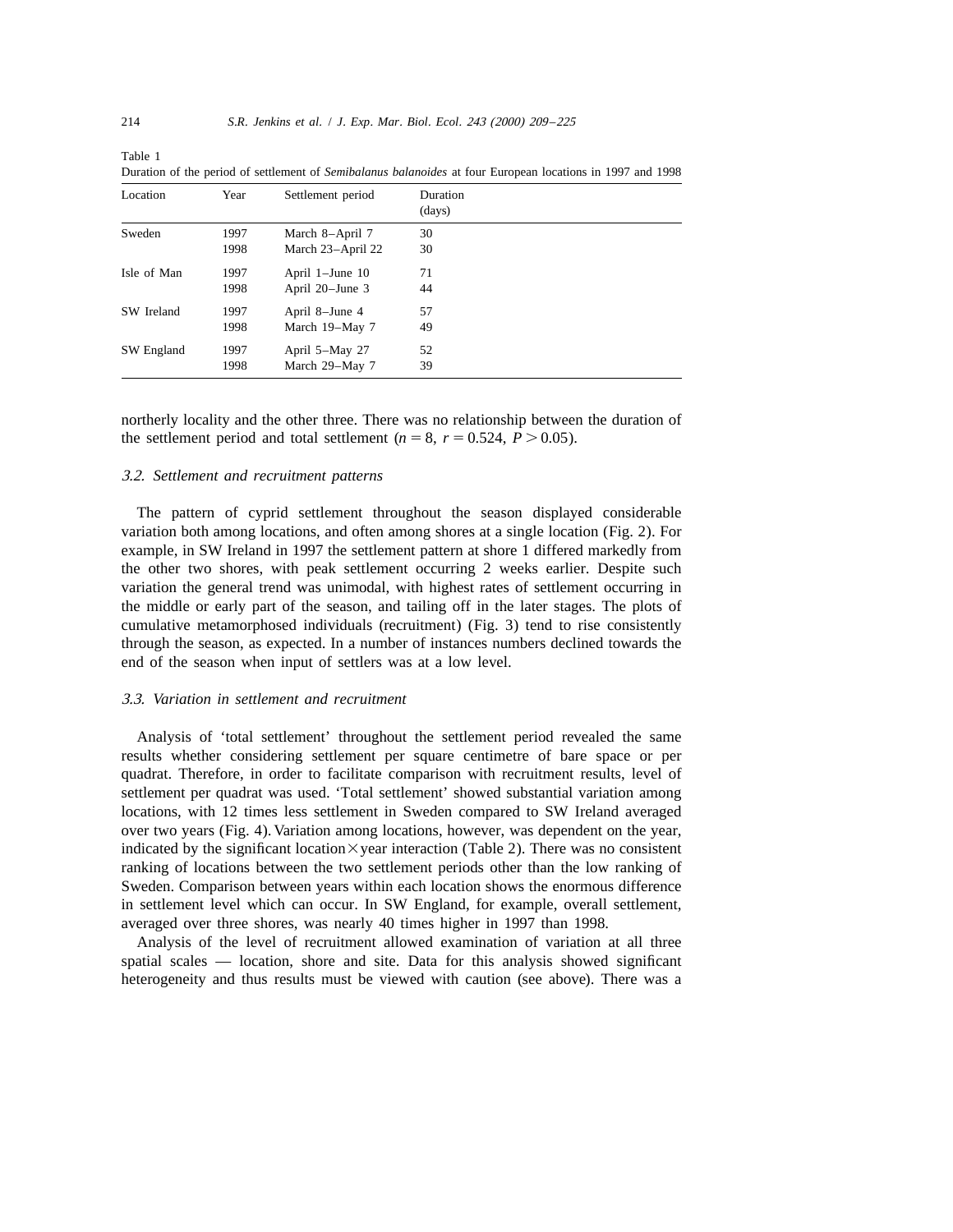

Fig. 2. Mean number of cyprids per quadrat on each weekly sampling occasion. Values are averaged for the three shores at each location. Shore names are as follows: Sweden (1) Svartskär, (2) Ramsö, (3) Krugglö; Isle of Man (1) Port St. Mary, (2) Derbyhaven, (3) Niarbyl; SW Ireland (1) Crosshaven, (2) Castlepark, (3) Castlefreke; SW England (1) Wembury, (2) Heybrook, (3) Prawle.

significant effect of the spatial scales, shore and site. For the largest scale location there was a significant interaction with year, indicating that the effect of this spatial scale varied between 1997 and 1998 (Table 3). SNK tests on the location with year interaction shows recruitment was highest in SW Ireland in both 1997 and 1998. However, the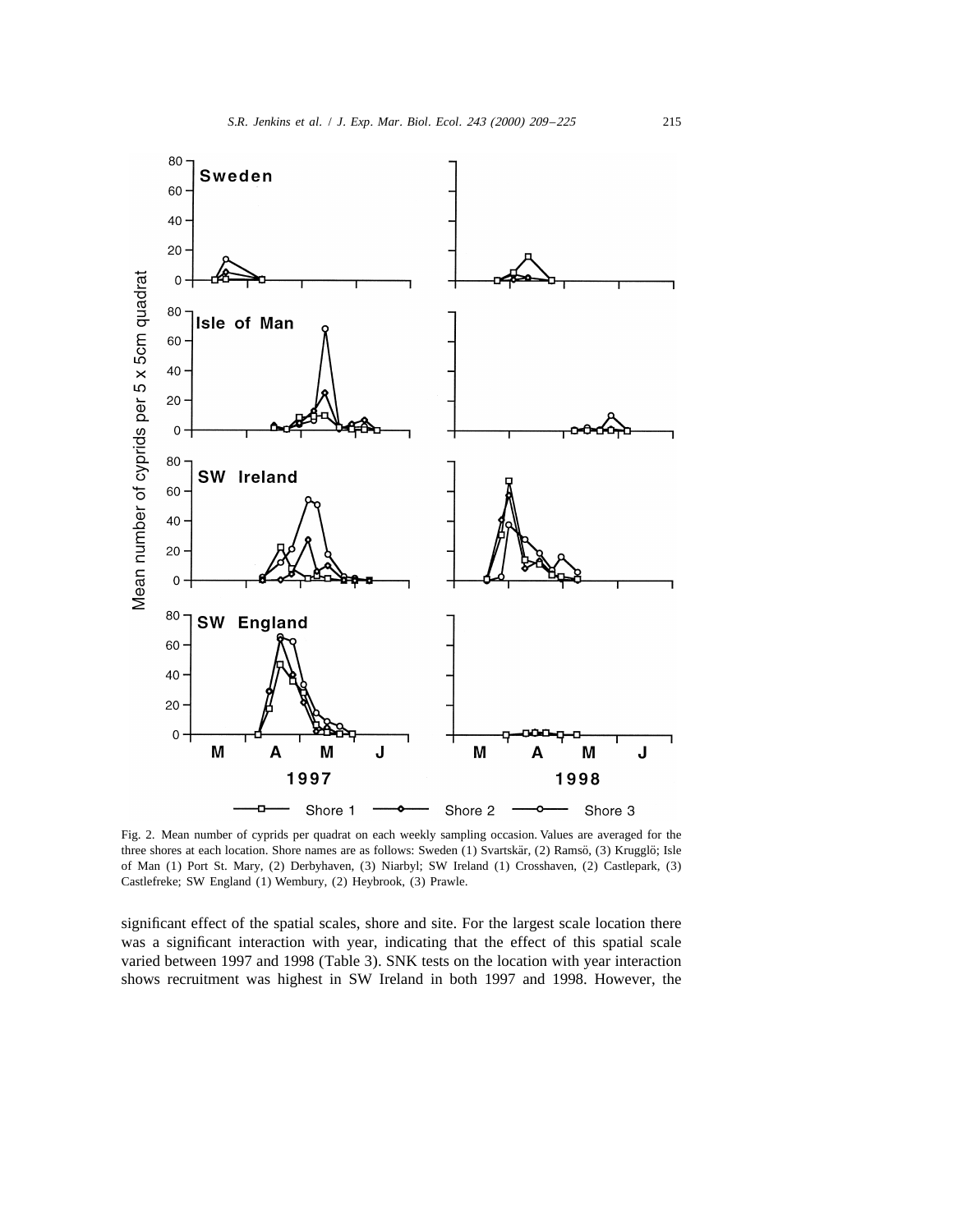

Fig. 3. Mean number of metamorphosed recruits per quadrat on each weekly sampling occasion. Values are averaged for the three shores at each location. For shore names, see Fig. 2.

effect of year within each location was inconsistent, with recruitment higher in 1998 in SW Ireland and in 1997 in SW England. These results contrast with those for total settlement, indicating that the relationship between settlement and recruitment varies at different locations and years. This is clearly demonstrated by comparing Sweden and SW England in 1997. Settlement in Sweden was 25-fold less than in SW England (SNK tests significant, Table 2), whilst recruitment was equal (SNK tests not significant, Table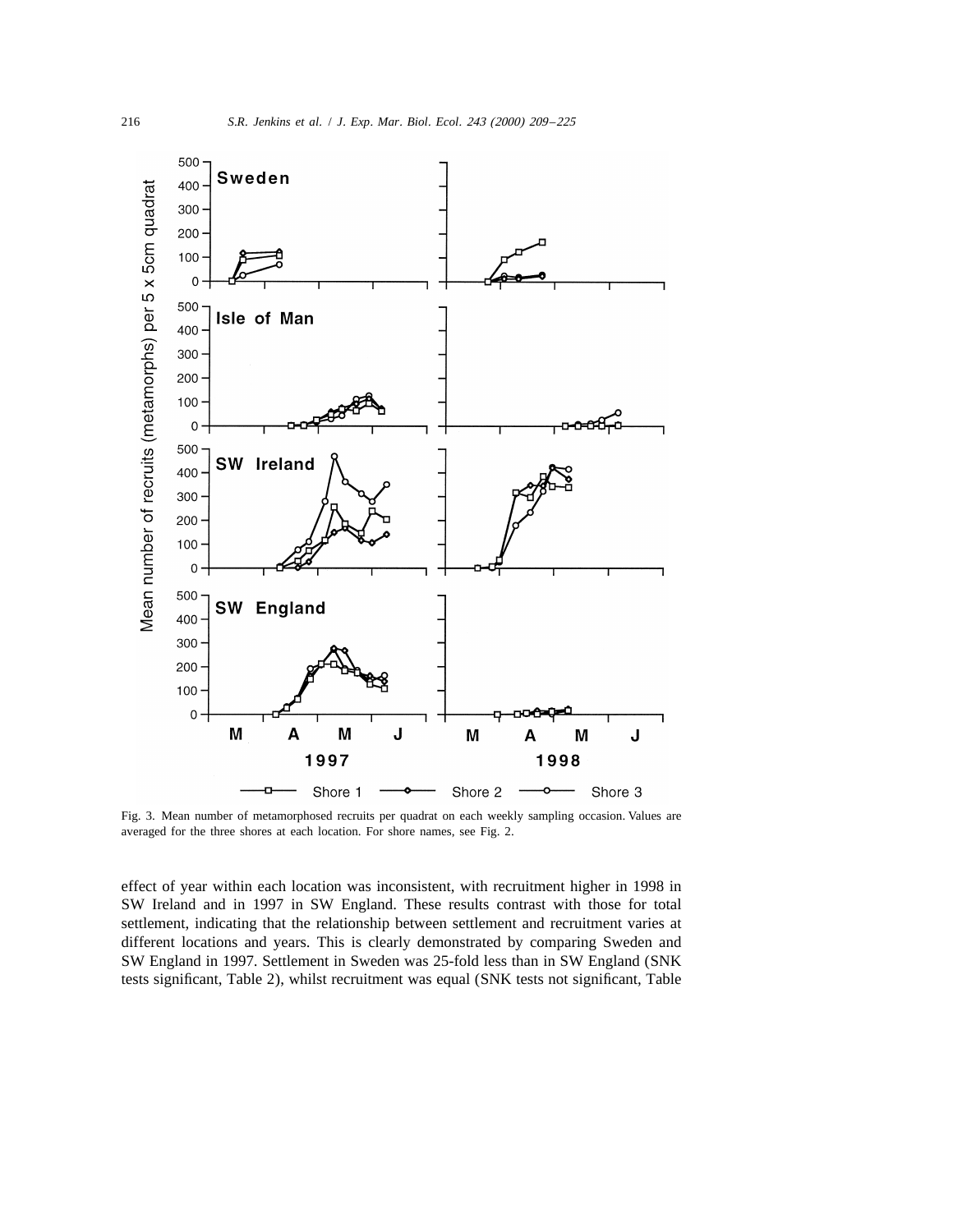

Fig. 4. Levels of settlement and recruitment of *Semibalanus balanoides* at four locations throughout Europe in 1997 and 1998. (A) Relative 'total settlement' per shore in arbitrary units, calculated as the area under the curve of weekly cyprid number against time. (B) Mean recruitment per site calculated as the number of metamorphosed individuals at the end of the settlement season. For shore names, see Fig. 2.

3). Clearly, the total input of settlers is not the only determinant of the number of individuals at the end of the settlement season.

There was a significant relationship between end of season recruitment per shore and 'total settlement' at all locations except Sweden (Fig. 5). The level of variability in recruitment which could be explained by the level of settlement was 60, 71 and 99% in the Isle of Man, SW Ireland and SW England, respectively. In Sweden, this value was only 29%. The relationship between settlement and recruitment differed substantially between SW Ireland and England. For a given level of settlement there was consistently higher end of season recruitment in SW Ireland than in SW England, indicating considerable differences in post-settlement survival (Fig. 5).

Analysis of recruitment levels separately in each year allows the partitioning of variance components associated with the spatial scales shore, site and replicate which in turn allows determination of the percentage contribution of each scale to overall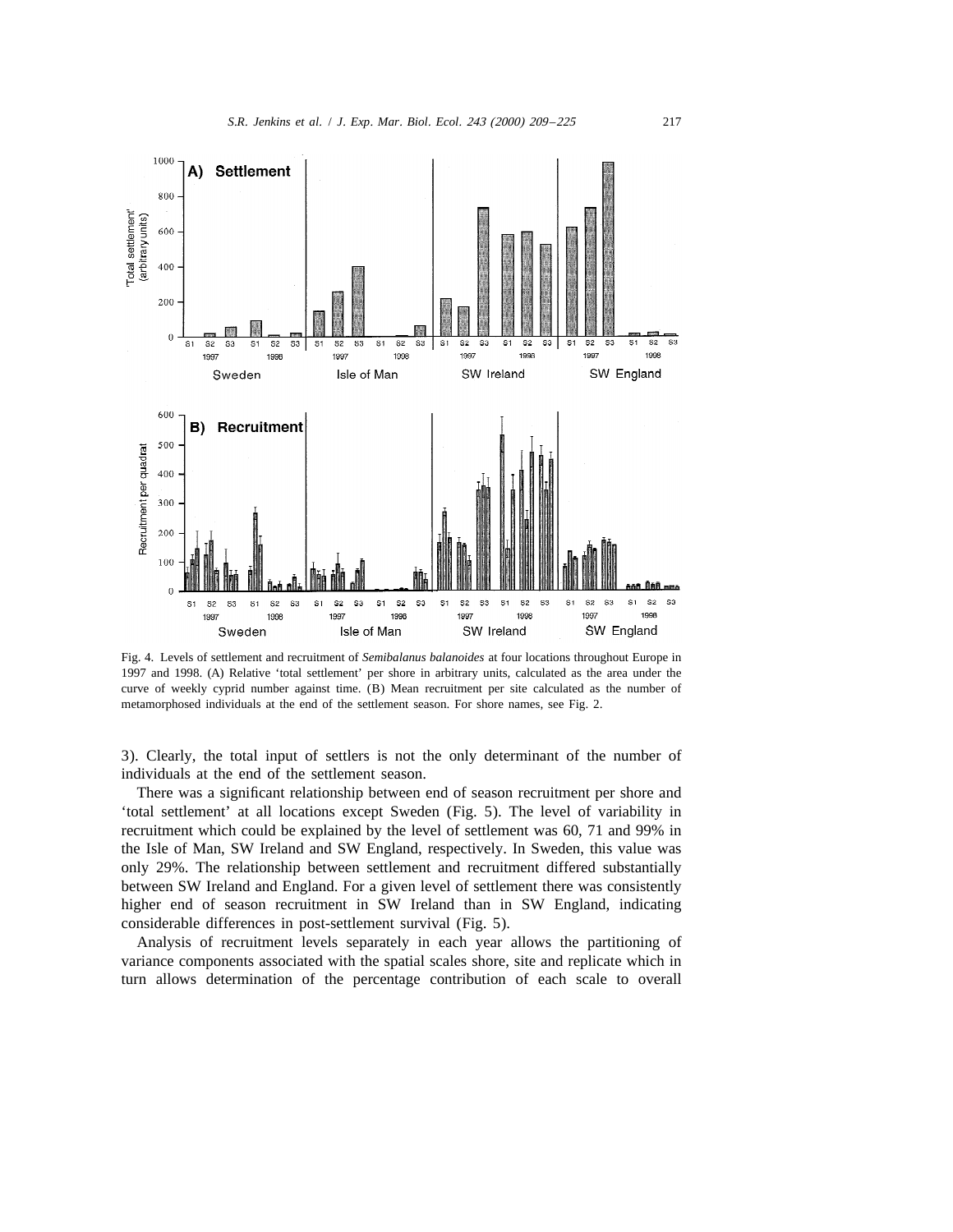Table 2

ANOVA of 'total settlement' (area under curve of cyprid number per quadrat plotted against time). Transformation:  $ln(x)$ . Cochran's test,  $C = 0.3395$ ,  $P > 0.05$ 

| Source                 | df | MS    |       |         |  |
|------------------------|----|-------|-------|---------|--|
| Location               |    | 8.44  | 11.61 | < 0.001 |  |
| Year                   |    | 11.19 | 15.38 | < 0.01  |  |
| $Location \times Year$ |    | 7.59  | 10.44 | < 0.001 |  |
| Residual               | 16 | 0.73  |       |         |  |
| Total                  | 23 |       |       |         |  |

SNK test of Location $\times$ Year, SE=0.4924

| Year | Location                                        | Location                               | Year                                      |
|------|-------------------------------------------------|----------------------------------------|-------------------------------------------|
| 1997 | $IOM = SW Ireland =$<br>$SW$ England $>$ Sweden | Sweden                                 | $1997 = 1998$                             |
| 1998 | $Ireland > IOM =$<br>$Sweden = SW England$      | <b>IOM</b><br>SW Ireland<br>SW England | 1997>1998<br>$1997 = 1998$<br>1997 > 1998 |

variation. It should be noted that in 1997 data were significantly heterogeneous and thus results should be viewed with caution. In both years nested ANOVA revealed significant variability at all spatial scales (Table 4). There was no consistent pattern in the contribution of each scale to overall variation between the two years. Of note is the large

Table 3

ANOVA of recruitment (number of metamorphosed individuals at the end of the settlement season). Due to missing values all sites reduced randomly to four replicate quadrats. Transformation: None. Cochran's test,  $C = 0.1104, P \le 0.01$ 

| Source                 | df  | MS        | F     | P        | $F$ ratio versus       |
|------------------------|-----|-----------|-------|----------|------------------------|
| Location               | 3   | 1 092 749 | 26.76 | < 0.0005 | Sh(Lo)                 |
| Shore (Location)       | 8   | 40 834    | 2.84  | < 0.02   | $Si(Sh(Lo) \times Ye)$ |
| Year                   |     | 8649      | 0.31  | > 0.55   | $Sh(Lo) \times Ye$     |
| Location $\times$ Year | 3   | 256 717   | 9.15  | < 0.01   | $Sh(Lo) \times Ye$     |
| Shore (Location)       |     |           |       |          |                        |
| $\times$ Year          | 8   | 28 062    | 1.95  | > 0.05   | $Si(Sh(Lo) \times Ye)$ |
| Site (Shore(Location)  |     |           |       |          |                        |
| $\times$ Year)         | 48  | 14 372    | 5.51  | < 0.0001 | Res                    |
| Residual               | 216 | 2609      |       |          |                        |
| Total                  | 287 |           |       |          |                        |

SNK test of Location $\times$ Year, SE=27.92

| Year | Location                                   | Location                    | Year                                      |
|------|--------------------------------------------|-----------------------------|-------------------------------------------|
| 1997 | $Ireland > IOM =$<br>$Sweden = SW England$ | Sweden                      | $1997 = 1998$                             |
| 1998 | $Ireland > IOM =$<br>$Sweden = SW England$ | ЮM<br>Ireland<br>SW England | $1997 = 1998$<br>1997<1998<br>1997 > 1998 |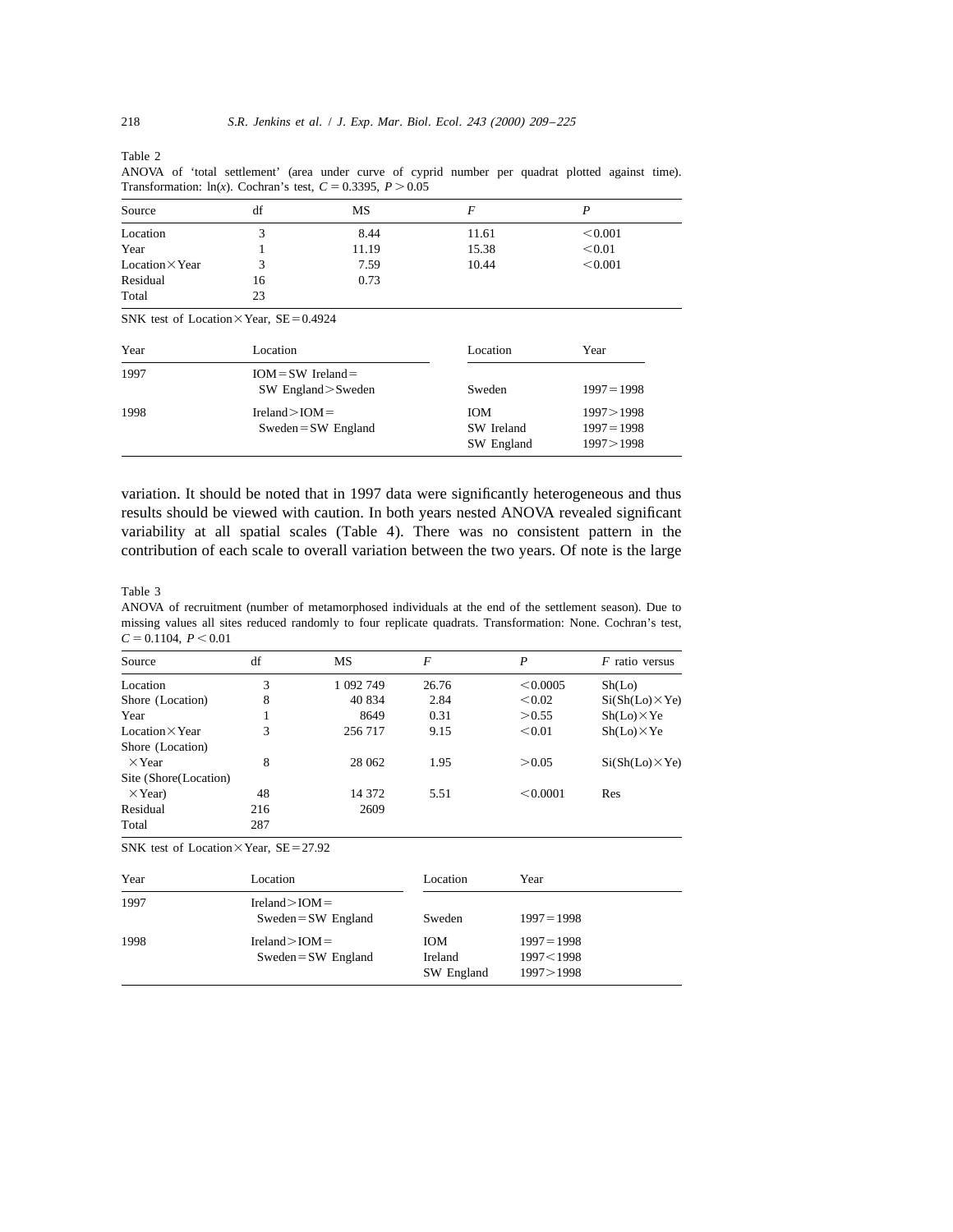

Fig. 5. Relationship between settlement (calculated as the area under the curve of weekly cyprid number against time and expressed in arbitrary units) and recruitment (calculated as the number of metamorphosed individuals at the end of the settlement season). Each point represents the mean value for a single shore.

variance component for the residual in 1997 (48%), indicating large variation among replicates within sites. However, in 1998 differences between replicates contributed least to overall variation. The percentage contribution of the largest scale, location, was not

## Table 4

ANOVA of recruitment (number of metamorphosed individuals at the end of the settlement season) carried out separately in each year. Due to missing values all sites reduced randomly to four replicate quadrats. Transformation: square root. Variance components calculated only for random factors

|              | Source                  | df  | MS      | $\overline{F}$ | P        | Variance<br>component | % variance<br>component |
|--------------|-------------------------|-----|---------|----------------|----------|-----------------------|-------------------------|
| 1997         | Location                | 3   | 309.92  | 5.91           | < 0.02   |                       |                         |
| $C = 0.1955$ | Shore (Location)        | 8   | 52.45   | 5.47           | < 0.001  | 3.57                  | 38.2                    |
| P < 0.01     | Site (Shore (Location)) | 24  | 9.58    | 2.13           | < 0.01   | 1.27                  | 13.6                    |
|              | Residual                | 108 | 4.51    |                |          | 4.51                  | 48.2                    |
|              | Total                   | 143 |         |                |          |                       |                         |
| 1998         | Location                | 3   | 1942.21 | 23.23          | < 0.001  |                       |                         |
| $C = 0.1383$ | Shore (Location)        | 8   | 83.61   | 3.78           | < 0.01   | 5.12                  | 39.9                    |
| P > 0.05     | Site (Shore (Location)) | 24  | 22.14   | 7.63           | < 0.0001 | 4.81                  | 37.5                    |
|              | Residual                | 108 | 2.90    |                |          | 2.90                  | 22.6                    |
|              | Total                   | 143 |         |                |          |                       |                         |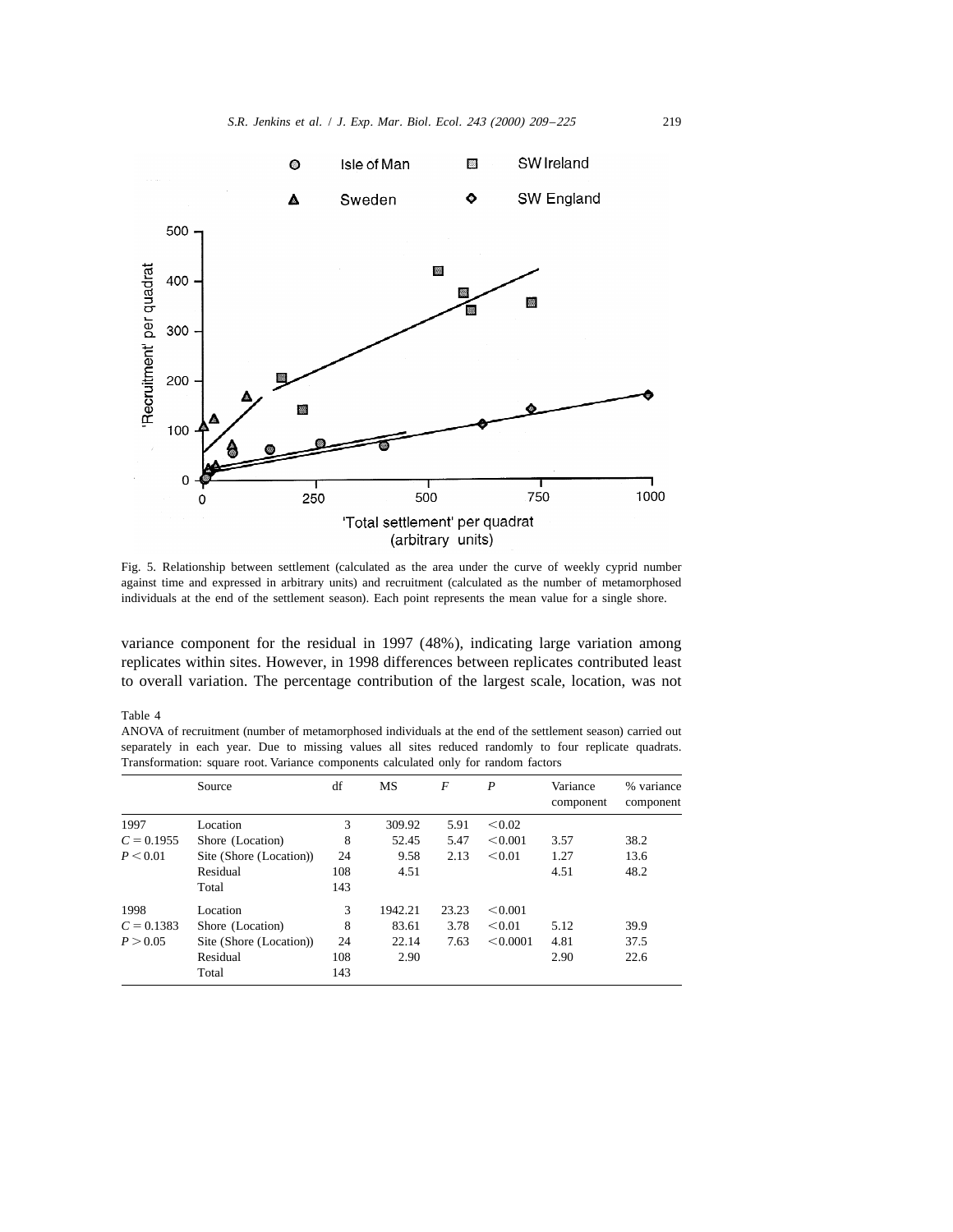calculated owing to the problems of comparing fixed and random factors in this way. However, for both years there were clearly large effects. For example, 1998 was characterised by high settlement in SW Ireland, but virtual failure of settlement on the shores studied in SW England and on the east coast of the Isle of Man.

## **4. Discussion**

This study examined the scales at which variation occurred in settlement and recruitment of *Semibalanus balanoides*, a dominant component of the intertidal zone throughout NW Europe. Such information does not determine the causes of patterns. However, with such information, experiments to test competing hypotheses regarding causal mechanisms can be designed at the appropriate scales (Underwood and Petraitis, 1993).

The method adopted to estimate levels of settlement and recruitment can have significant implications for the results and consequent conclusions of any study (e.g., Minchinton and Scheibling, 1993). We attempted to provide an estimate of total settlement input by making weekly counts of unmetamorphosed cyprids. In *S*. *balanoides* available evidence suggests that metamorphosis takes place on average 1.5 days after settlement (Connell, 1961, west Scotland; Jenkins, unpublished observations, Isle of Man). Hence, counts of settled cyprids give an estimate of settlement over the previous three high water periods. It should be noted that the level of settlement recorded will be an under-estimate owing to losses of cyprids between settlement and census. Owing to the difficulty in measuring true settlement in any benthic species (i.e. the number of larvae which irreversibly attach to the substratum) any comparison of settlement over large spatial scales will be potentially confounded by factors which affect the relationship between true and estimated settlement. However, observed differences in settlement input among locations were large and thus conclusions regarding large scale variability in settlement (see below) are dependable.

Recruitment was measured as the total accumulated number of recruits at the end of the discrete settlement season. It should be noted that, owing to the variation in length and timing of the settlement season among locations, recruits will vary slightly in age at the time of census at the different locations. However, at all locations, the number of recruits represents the end result of settlement and the total number of individuals upon which post-settlement processes can act to shape the adult population.

Sampling of settlement and recruitment in this study was undertaken on natural substrata. Obviously, over large spatial scales, substratum type will vary and indeed among locations there was a variety of rock types (Sweden, granite; Isle of Man, limestone, slate; Ireland, sandstone; SW England, sandstone). Caffey (1982) performed a large scale field experiment to determine whether large scale variation among shores in New South Wales, Australia, in the settlement and recruitment of the intertidal barnacle *Tesseropora rosea* could be explained by differences in rock type. Results indicated no effect of rock type on either settlement or survival. One option in studies of recruitment in benthic invertebrates is to use artificial settlement surfaces. However, these lack the specific settlement cues provided by a natural microalgal film (e.g., Strathmann et al.,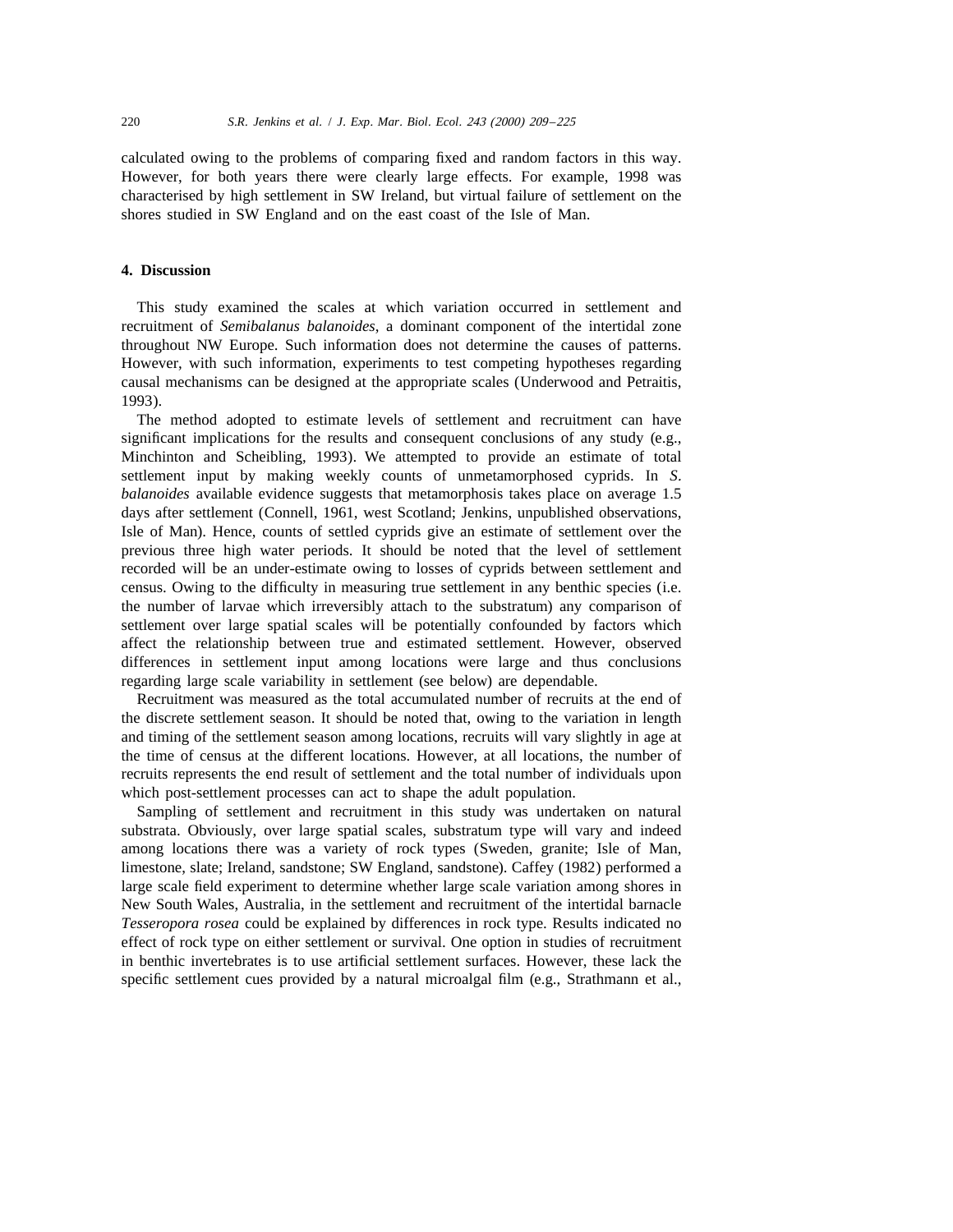1981) and by conspecifics (e.g., Knight Jones, 1953). Observations suggest *S*. *balanoides* behaves differently toward artificial settlement surfaces in different locations (Jenkins, 1997). Given these arguments, the use of natural substrata dominated by an adult population of *S*. *balanoides* provides the most appropriate means of examining spatial variation in recruitment. However, it should be appreciated that differences in rock type among locations could be an additional source of variation.

The settlement rate of benthic organisms is dependent on the rate of arrival of larvae at the adult habitat combined with active selection of settlement sites by individual larvae. The level of recruitment depends not only on factors which influence settlement, but also on the level of post-settlement survival. A number of studies (e.g., Connell, 1985; Minchinton and Scheibling, 1991) have demonstrated a significant relationship between settlement input and recruitment. We found a clear relationship at three of the four locations, indicating that variation in recruitment may at least be explained partly by processes occurring prior to settlement. However, attention must also be given to processes affecting early post-settlement mortality. It should be noted that the problems associated with demonstrating a relationship between settlement and recruitment, present in the analysis of Connell (1985) and a number of later studies, and highlighted by McGuinness and Davis (1989), are not present in our study.

The level of recruitment of *S*. *balanoides* showed significant variation at all three spatial scales investigated, from 10s of metres to 100s of kilometres. A similar study carried out in Australia by Caffey (1985) into recruitment variation in the intertidal barnacle *Tesseropora rosea* revealed similar results; there was significant variation in the density of settlers and recruits among shores  $(11–555 \text{ km})$ , sites  $(20–50 \text{ m})$  and within sites. Both Caffey's study and ours showed a high degree of variation at the largest scale.

Physical transport processes can generate variation in recruitment of benthic invertebrates over very large scales. For example, on the west coast of North America a latitudinal gradient in the degree of upwelling and a consequent gradient in the degree of offshore transport results in large scale differences in recruitment of intertidal barnacles (Roughgarden et al., 1987, 1988). Wind induced larval transport may cause large (100s kilometres) to medium scale (kilometres) variation in recruitment. Kendall et al. (1982, 1985) proposed that differences in recruitment between NW Scotland and NE England were a result of differences in the orientation of coastlines relative to the prevailing wind. As well as transport processes, factors which affect the size of the larval pool are likely to be important over large spatial scales. In 1998, variation among locations accounted for the majority of the total variation in recruitment. This was a direct result of an almost total failure in settlement in SW England. Such 'failure years' in the recruitment of barnacles have been recognised by a number of authors including Barnes (1956), Hawkins and Hartnoll (1982) and Kendall et al. (1985). Kendall et al. (1985) found adult abundance and fecundity varied little between 'success' and 'failure' years and thus attributed inter-annual variability to events occurring during the planktonic phase. Monitoring of barnacle larval populations by Barnes (1956) over a 10 year period provided evidence that 'failure years' coincided with failure or irregularities in development of the spring diatom bloom. Phytoplankton provides an important food source for developing larvae (Walker et al., 1987) and it seems likely that inter-annual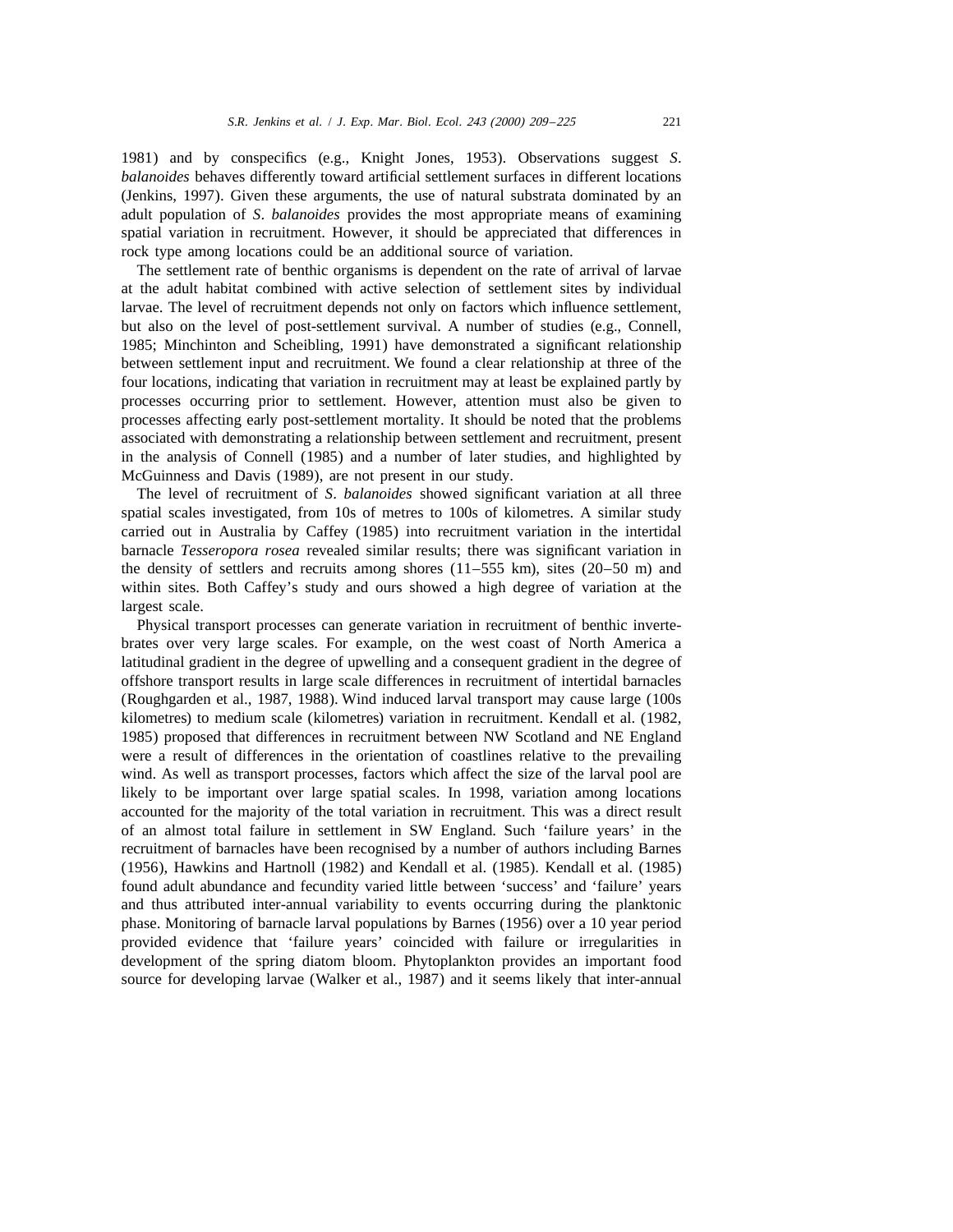variability in the spring bloom regulates the size of the larval pool and so determines the availability of cyprids at the shore. Hawkins and Hartnoll (1982) also attributed a failure year to this cause.

It is interesting to compare the outcome of this study of recruitment variation in an open system with that in a closed system. In an open system there is a de-coupling of recruitment from local reproductive success; locally produced juveniles are transported elsewhere. In a closed system adults produce progeny that contribute to growth of the *˚* same local population. Aberg and Pavia (1997) investigated the variation in abundance of new recruits of the macroalga *Ascophyllum nodosum* over a range of spatial scales from 100s of kilometres to centimetres. Although algal propagules may be transported over large distances (e.g., Searles, 1980) the vast majority, especially those of perennial long lived species, are dispersed over short distances of the order of a few metres (Santelices, 1990). *Ascophyllum* populations may be considered closed systems relative to populations of barnacles where dispersal of larvae is very wide. Aberg and Pavia (1997) showed variation in recruit abundance at small but not large spatial scales, in contrast to our results. It is not clear whether such differences between open and closed systems are general. Variation in environmental conditions such as ice cover (e.g., Aberg, 1992; McCook and Chapman, 1997) operating over large temporal and spatial scales, can affect the reproductive output and hence local recruitment in closed systems. However, failure of recruitment in any particular year is probably less likely where progeny are produced locally and dispersal is over a short distance than where dispersal is wide and the chance of larvae encountering the adult habitat is subject to varying hydrographic conditions.

The temporal scale investigated — between-year variation — showed a significant interaction with location for both settlement and recruitment. There was no consistent ranking of locations for either settlement or recruitment between the two years investigated. For recruitment there was no consistency in the rankings of shore at any location between 1997 and 1998. A period of two years is too short to draw general conclusions about inter-annual variability, but the results clearly demonstrate a lack of consistency between years in the ranking of different spatial scales. In contrast, a number of previous studies have shown consistency among years in ranking sites by recruitment density (Kendall et al., 1985; Victor, 1986; Raimondi, 1990; Sutherland, 1990; Carroll, 1996). Such consistency may reflect the influence of different orientations of coastlines relative to prevailing winds and currents, although factors occurring post-settlement cannot be ruled out. At the level of location, lack of consistency of ranking may indicate variation in the degree to which larval development coincides with the spring phytoplankton bloom (see Barnes, 1956).

Although recruitment was a positive function of settlement input at three of the four locations, not all of the variation in recruitment could be explained by variation in settlement. The strength of the relationship between settlement and recruitment will depend upon the degree of variation in post-settlement mortality among replicate areas. Caffey (1985) showed variation in mortality of settlers on all spatial and temporal scales monitored, but found no obvious patterns. Analysis of the settler–recruit relationship in our study showed distinct differences in post-settlement mortality between two locations, SW England and SW Ireland. At equivalent levels of settlement, recruitment was far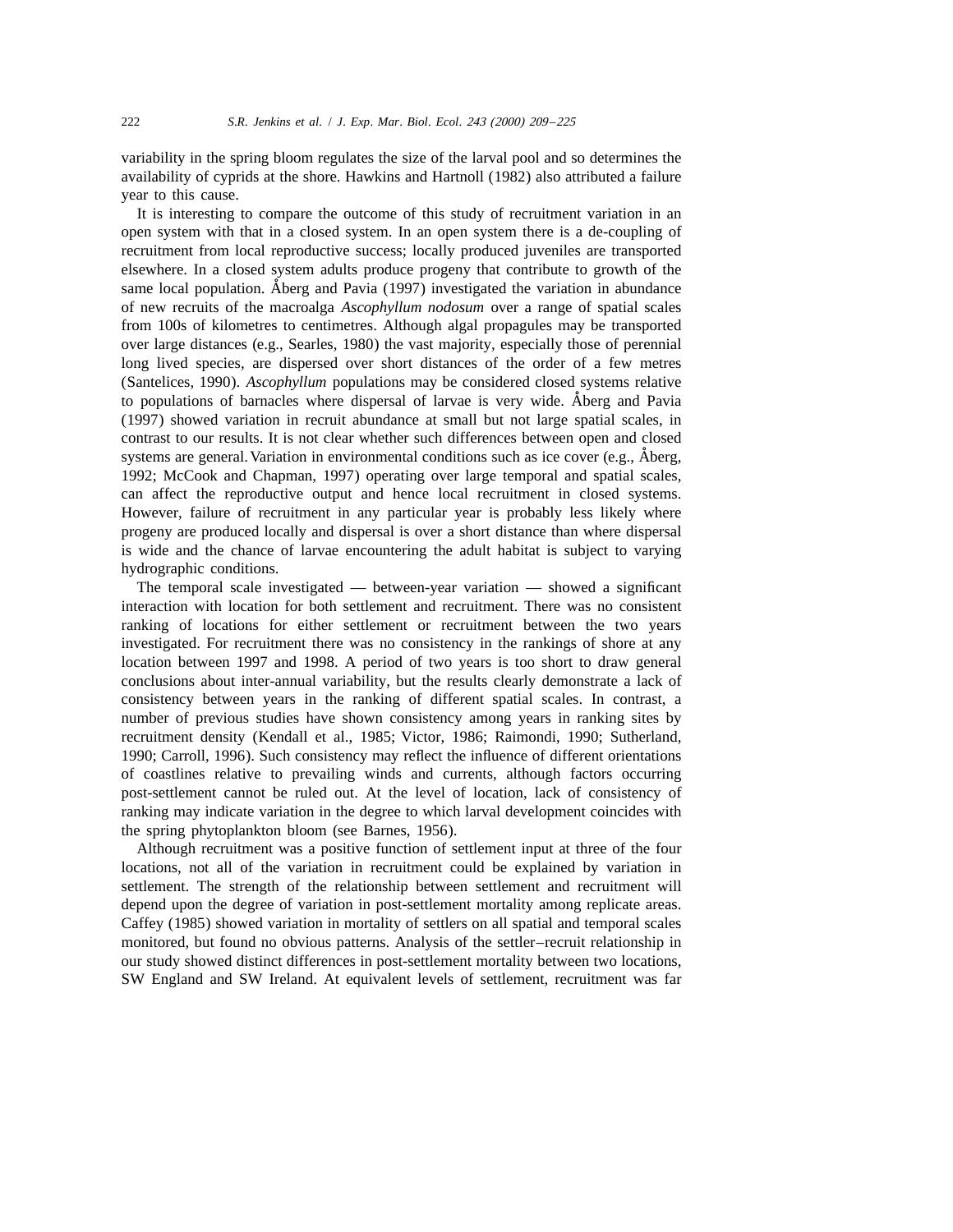lower in SW England, indicating higher levels of post-settlement mortality. Over large spatial scales there may be predictable and possibly consistent differences in the level of post-settlement mortality and hence in the settler–recruit relationship. Such differences may be caused by large scale differences in factors such as physical stress and predator density (see Gosselin and Qian, 1997, for a review of factors influencing early post-settlement mortality in benthic invertebrates).

## **Acknowledgements**

This study was supported by the Mast III project EUROROCK MAS3-CT95-0012. The manuscript was improved considerably by the comments of two anonymous referees. [*AU*]

## **References**

- Aberg, P., 1992. A demographic study of two populations of the seaweed *˚ Ascophyllum nodosum*. Ecology 73, 1473–1487.
- Aberg, P., Pavia, H., 1997. Temporal and multiple scale variation in juvenile and adult abundance of the brown *˚* alga *Ascophyllum nodosum*. Mar. Ecol. Prog. Ser. 158, 111–119.
- Barnes, H., 1956. *Balanus balanoides* (L.) in the Firth of Clyde: the development and annual variation in the larval population and the causative factors. J. Anim. Ecol. 25, 72–84.
- Barnes, H., 1957. The northern limits of *Balanus balanoides*. Oikos 8, 1–15.
- Barnes, H., 1958. Regarding the southern limits of *Balanus balanoides*. Oikos 9, 139–157.
- Bennell, S.J., 1981. Some observations on the littoral barnacle populations of north Wales. Mar. Environ. Res. 5, 227–240.
- Bertness, M.D., Gaines, S.D., Wahle, R.A., 1996. Wind-driven settlement patterns in the acorn barnacle *Semibalanus balanoides*. Mar. Ecol. Prog. Ser. 137, 103–110.
- Caffey, H.M., 1982. No effect of naturally-occurring rock types on settlement or survival in the intertidal barnacle, *Tesseropora rosea* (Krauss). J. Exp. Mar. Biol. Ecol. 63, 119–132.
- Caffey, H.M., 1985. Spatial and temporal variation in settlement and recruitment of intertidal barnacles. Ecol. Monogr. 55, 313–332.
- Carroll, M.L., 1996. Barnacle population dynamics and recruitment regulation in south-central Alaska. J. Exp. Mar. Biol. Ecol. 199, 285–302.
- Connell, J.H., 1961. The effect of competition, predation by *Thais lapillus* and other factors on natural populations of the barnacle *Balanus balanoides*. Ecol. Monogr. 31, 61–104.
- Connell, J.H., 1985. The consequences of variation in initial settlement vs. post-settlement mortality in rocky intertidal communities. J. Exp. Mar. Biol. Ecol. 93, 11–43.
- Crisp, D.J., 1955. The behaviour of barnacle cyprids in relation to water movements over a surface. J. Exp. Biol. 32, 569–590.
- Crisp, D.J., Barnes, H., 1954. The orientation and distribution of barnacles at settlement with particular reference to surface contour. J. Anim. Ecol. 23, 142–162.
- Davis, A.R., 1988. Effects of variation in initial settlement on distribution and abundance of *Podoclavella moluccensis* Sluiter. J. Exp. Mar. Biol. Ecol. 117, 157–167.
- Gaines, S., Brown, S., Roughgarden, J., 1985. Spatial variation in larval concentration as a cause of spatial variation in settlement for the barnacle, *Balanus glandula*. Oecologia 67, 267–272.
- Gaines, S.D., Bertness, M.D., 1992. Dispersal of juveniles and variable recruitment in sessile marine species. Nature 360, 579–580.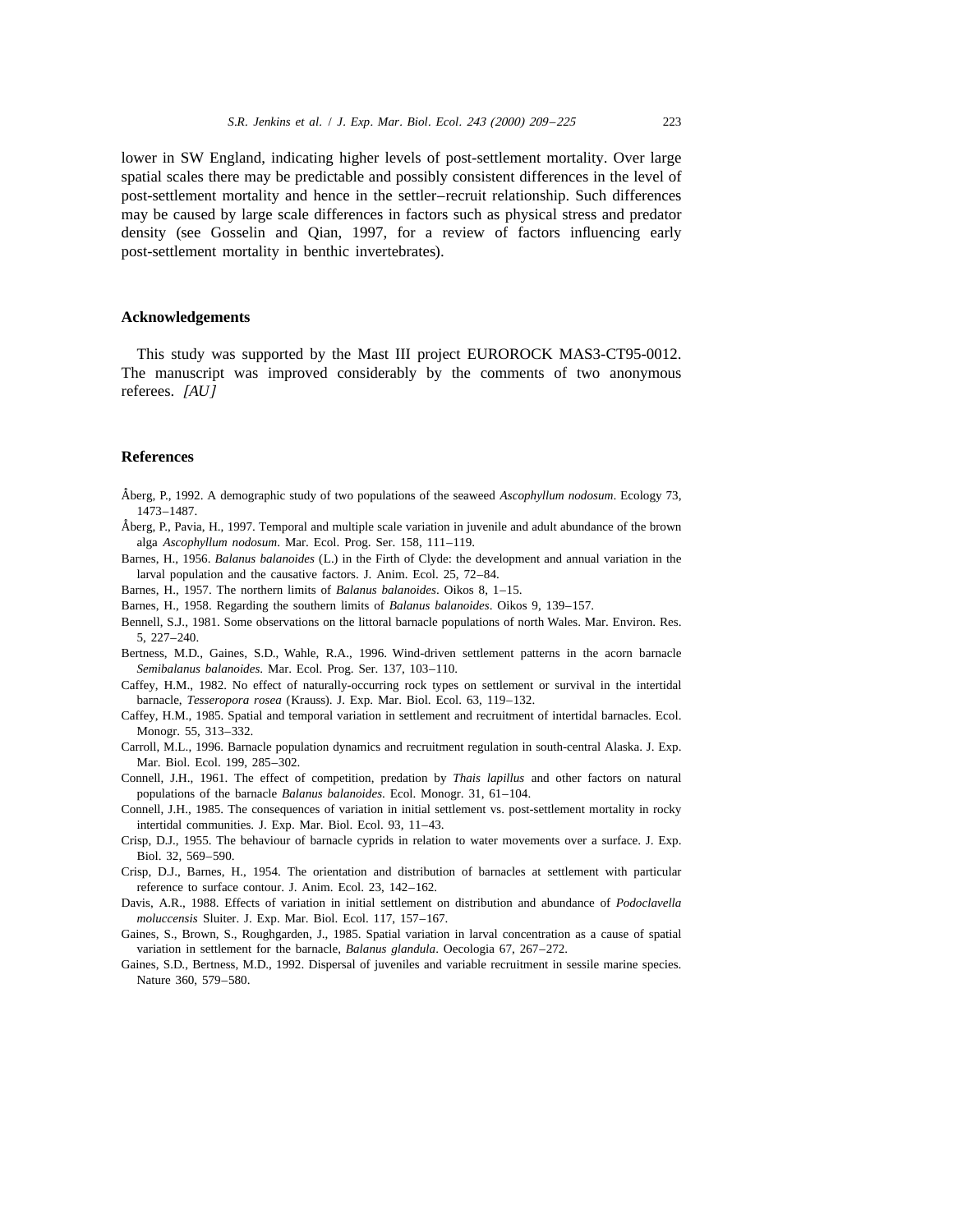- Gosselin, L.A., Qian, P., 1997. Juvenile mortality in benthic marine invertebrates. Mar. Ecol. Prog. Ser. 146, 265–282.
- Hawkins, S.J., Hartnoll, R.G., 1982. Settlement patterns of *Semibalanus balanoides* (L.) in the Isle of Man (1977–1981). J. Exp. Mar. Biol. Ecol. 62, 271–283.
- Hughes, T.P., 1990. Recruitment limitation, mortality, and population regulation in open systems: a case study. Ecology 71, 12–20.
- Hunt, H.L., Scheibling, R.E., 1996. Physical and biological factors influencing mussel (*Mytilus trossulus*, *M*. *edulis*) settlement on a wave-exposed rocky shore. Mar. Ecol. Prog. Ser. 142, 1–3.
- Jenkins, S.R., 1997. The ecology of sheltered, canopy dominated shores. PhD thesis, University of Liverpool.
- Katz, C.H., Cobb, J.S., Spaulding, M., 1994. Larval behavior, hydrodynamic transport, and potential offshore-to-inshore recruitment in the American lobster *Homarus americanus*. Mar. Ecol. Prog. Ser. 103, 265–273.
- Kendall, M.A., Bowman, R.S., Williamson, P., Lewis, J.R., 1982. Settlement patterns, density and stability in the barnacle *Balanus balanoides*. Neth. J. Sea Res. 16, 119–126.
- Kendall, M.A., Bowman, R.S., Williamson, P., Lewis, J.R., 1985. Annual variation in the recruitment of *Semibalanus balanoides* on the North Yorkshire coast. J. Mar. Biol. Assoc. UK 65, 1009–1030.
- Keough, M.J., Downes, B.J., 1982. Recruitment of marine invertebrates: the role of active larval choices and early mortality. Oecologia 54, 348–352.
- Knight Jones, E.W., 1953. Laboratory experiments on gregariousness during settling in *Balanus balanoides* and other barnacles. J. Exp. Biol. 30, 584–598.
- Levin, S., 1992. The problem of pattern and scale in ecology. Ecology 72, 1943–1967.
- McCook, L.J., Chapman, A.R.O., 1997. Patterns and variations in natural succession following massive ice-scour of a rocky intertidal seashore. J. Exp. Mar. Biol. Ecol. 214, 121–147.
- McGuinness, K.A., Davis, A.R., 1989. Analysis and interpretation of the recruit–settler relationship. J. Exp. Mar. Biol. Ecol. 134, 197–202.
- Minchinton, T.E., Scheibling, R.E., 1991. The influence of larval supply and settlement on the population structure of barnacles. Ecology 72, 1867–1879.
- Minchinton, T.E., Scheibling, R.E., 1993. Variations in sampling procedure and frequency affect estimates of recruitment of barnacles. Mar. Ecol. Prog. Ser. 99, 83–88.
- Pineda, J., 1994. Spatial and temporal patterns in barnacle settlement rate along a southern California rocky shore. Mar. Ecol. Prog. Ser. 107, 125–138.
- Raimondi, P.T., 1990. Patterns, mechanisms, consequences of variability in settlement and recruitment of an intertidal barnacle. Ecol. Monogr. 60, 283–309.
- Roughgarden, J., Gaines, S., Possingham, H., 1988. Recruitment dynamics in complex life cycles. Science 241, 1460–1466.
- Roughgarden, J., Gaines, S.D., Pacala, S.W., 1987. Supply side ecology: the role of physical transport processes. In: Gee, J.H., Giller, P.H. (Eds.), Organisation of Communities: Past and Present, Blackwell Scientific, London, pp. 491–581.
- Santelices, B., 1990. Patterns of reproduction, dispersal and recruitment in seaweeds. Oceanogr. Mar. Biol. Annu. Rev. 28, 177–276.
- Searles, R.B., 1980. The strategy of the red algal life history. Am. Nat. 115, 113–120.
- Shanks, A.L., 1998. Abundance of post-larval *Callinectes sapidus*, *Penaeus* spp., *Uca* spp., and *Libinia* spp. collected at an outer coastal site and their cross-shelf transport. Mar. Ecol. Prog. Ser. 168, 57–69.
- Strathmann, R.R., Branscomb, E.S.,Vedder, K., 1981. Fatal errors in set as a cost of dispersal and the influence of intertidal flora on set of barnacles. Oecologia 48, 13–18.
- Sutherland, J.P., 1990. Recruitment regulates demographic variation in a tropical intertidal barnacle. Ecology 71, 955–972.
- Thompson, R., Norton, T., Hawkins, S., 1998. The influence of epilithic microbial films on the settlement of *Semibalanus balanoides* cyprids — a comparison between laboratory and field experiments. Hydrobiologia 376, 203–216.
- Thorson, G., 1950. Reproductive and larval ecology of marine bottom invertebrates. Biol. Rev. 25, 1–45.
- Underwood, A.J., 1981. Techniques of analysis of variance in experimental marine biology and ecology. Oceanogr. Mar. Biol. Annu. Rev. 19, 513–605.